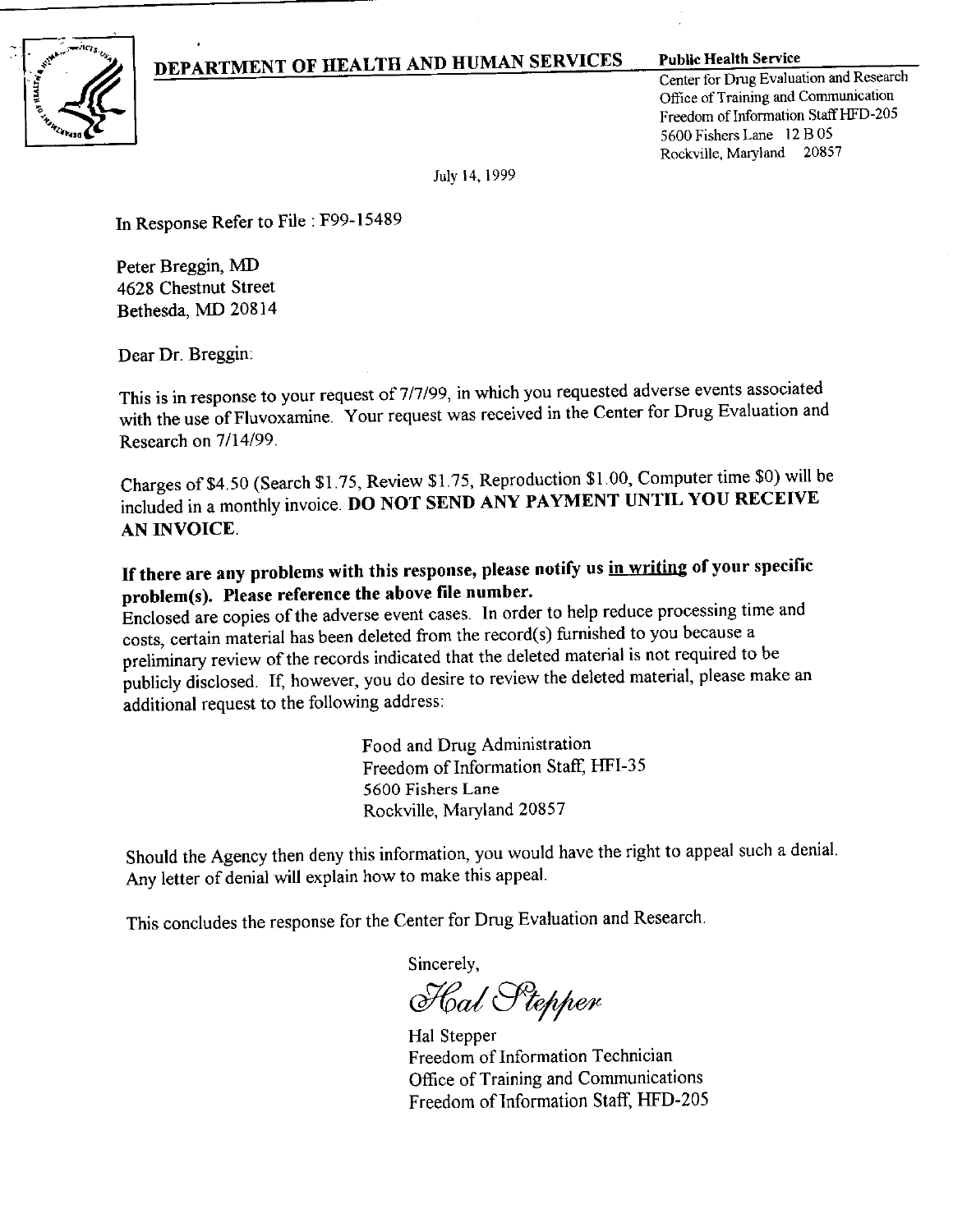

Solvay Pharmaceuticals

Page

| Domain Fectury is       | Approved by FDA on 3/22/94 |
|-------------------------|----------------------------|
| Mir report a            |                            |
| FLOV00299000121         |                            |
| <b>UF Disk report 4</b> |                            |
|                         |                            |

THE FDA MEDICAL PRODUCTS REPORTING PROGRAM

| - stient identitier                                                                                                      | 2. Age at time<br>of event:<br>œ                   | 16 yrs                                       | 3. Sex<br>female                                                                      | 4. Weight<br><b>UMX</b><br>ľЬэ |
|--------------------------------------------------------------------------------------------------------------------------|----------------------------------------------------|----------------------------------------------|---------------------------------------------------------------------------------------|--------------------------------|
| in configence                                                                                                            | D MAR<br><b>ATT</b><br>of birth:                   |                                              | $\boxtimes$ male                                                                      | ۵r<br>um<br>kas                |
|                                                                                                                          | B. Adverse event or product problem                |                                              |                                                                                       |                                |
| Adverse event and/or                                                                                                     |                                                    | Product problem (e.g., defects/maifunctions) |                                                                                       |                                |
| 2. Outcomes attributed to adverse event<br>(check all that apply)<br>$\boxtimes$ death .<br>$\boxtimes$ life-threatening | 04/20/99<br>hospitalization - initial or prolonged | disability<br>other.                         | concenital anomaly<br>required intervention to prevent<br>permanent impairment/damage |                                |
| 3. Date of<br><b>Present</b><br><b><i>Production</i></b>                                                                 | 04/20/99                                           | 4. Data of<br>this moont<br>Imarian www      | 05/14/99                                                                              |                                |
| 5. Deacribe event or problem                                                                                             |                                                    |                                              |                                                                                       |                                |

ON APRIL 20, 1999 TWO MALE STUDENTS ( ) ENTERED THEIR HIGH SCHOOL EQUIPPED **AND** WITE MANY DIFFERENT TYPES OF GUNS AND EXPLOSIVES. THEY BEGAN SHOOTING STUDENTS AND TEACHERS. IN THE AFTERMATE, 13 INDIVIDUALS WERE KILLED AND MANY SERIOUSLY INJURED. IN ADDITION, BOTE STUDENTS DIED AS A RESULT OF ASSUMED SELF-INFLICTED GUNSEOT NOUNDS TO THE HEAD AND MOUTH. ON MAY 3, 1999, THE ALLEGATION WAS REPORTED THAT "FORTHER TESTS REVEALED THE PRESENCE OF THE ANTIDEPRESSANT LUVOX IN SYSTEM."

ON MAY 4, 1999 A SOLVAY REPRESENTATIVE CONTACTED THE CHIEF DEPUTY OFFICER OF THE COUNTY CORONER'S OFFICE. THE CHIEF DEPUTY CONFIRMED THE PRESENCE OF A \*

6. Relevant tests/isborstory date, including dates

 $\mathbf{I}$ 

LUVOX BLOOD LEVEL AT AUTOPSY BELOPEUTIC MAY 18 1999

**A THERSE EVENT REPORTING SYSTER** 

RECEIVED

MAY 17 1999

Other relevant history, including presideling medical co. 7. Other red isling medical conditions (e.g., allergies, race, pregnancy

NONE SIGNIFICANT

Race: CAUCASIAN

Submission of a report does not constitute an admission that medical personnel, user facility, distributor, manufacturer or product caused or contributed to the event.<br>Them completed on continuation pages.

Domain Fasalmille<br>FDA Form 3800A

| 00 O 1 O 1 2                                                                                                                                             |       |                          |             | FDA Um O                                   |  |
|----------------------------------------------------------------------------------------------------------------------------------------------------------|-------|--------------------------|-------------|--------------------------------------------|--|
| <b>Suspect medication(s)</b><br>С.                                                                                                                       |       |                          |             |                                            |  |
| 1. Name (give labeled strength & mfr/labeler, if known)                                                                                                  |       |                          |             |                                            |  |
| LUVOX<br>81                                                                                                                                              |       |                          |             |                                            |  |
| 42                                                                                                                                                       |       |                          |             |                                            |  |
| 2. Does, frequency & route used                                                                                                                          |       | з.                       |             | Therapy dates (if unknown, give duration)  |  |
| unk UNK PO<br>61                                                                                                                                         |       | m                        | UNK to UNK  |                                            |  |
| 42                                                                                                                                                       |       | 72                       |             |                                            |  |
| 4. Diagnosis for use (indication)                                                                                                                        |       |                          |             | 5. Event abound after use stoppe           |  |
| <b>UNK</b><br>$^{\bullet}1$                                                                                                                              |       |                          |             | or does reduced                            |  |
| $\bullet$                                                                                                                                                |       |                          | ÷۱          | noi∆ doesn'<br>yos i<br>apply              |  |
| 6. Lot # (If known)                                                                                                                                      |       | 7. Exp. date (if known)  | 42          | doesn'<br>yes                              |  |
| ИT<br>m                                                                                                                                                  | 61 MI |                          |             | apply.<br>8. Event responsived shart       |  |
| 42                                                                                                                                                       | 42    |                          | 81 I        | reintroduction                             |  |
| 9. NDC # - for product problems only (if known)                                                                                                          |       |                          |             | yes LJ no XI doesn'<br>apoly.              |  |
| <b>81 NT</b>                                                                                                                                             | 62    |                          | <b>12</b> I | doesn'<br>m<br>ygg                         |  |
| 10. Concomitent medical products and therapy dates (exclude treatment of event)                                                                          |       |                          |             | apoty                                      |  |
| All manufacturers<br>G.                                                                                                                                  |       |                          |             |                                            |  |
| 1. Contact office - nemeteddress (& miting site for devices)                                                                                             |       |                          |             |                                            |  |
| Solvay Fharmaceuticals                                                                                                                                   |       |                          |             | 2. Phone number                            |  |
|                                                                                                                                                          |       |                          |             | $(770)$ 578-9000                           |  |
| 901 Sawyer Road                                                                                                                                          |       |                          |             |                                            |  |
|                                                                                                                                                          |       |                          |             | 3. Report source<br>(check all that apply) |  |
|                                                                                                                                                          |       |                          |             | toraign                                    |  |
|                                                                                                                                                          |       |                          |             | study                                      |  |
|                                                                                                                                                          |       |                          |             | <b>literature</b>                          |  |
|                                                                                                                                                          |       |                          |             | <b><i><u>CONSUMER</u></i></b>              |  |
|                                                                                                                                                          |       |                          |             | ×<br>health                                |  |
| <b><i><u>Impression</u></i></b>                                                                                                                          | в.    |                          |             | professional                               |  |
| 05/04/99                                                                                                                                                 |       | (A)NDA # 20-243<br>IND # |             | user facility<br>company                   |  |
|                                                                                                                                                          |       | PLA #                    |             | representative                             |  |
|                                                                                                                                                          |       | pre-1930                 | YM.         | distributor                                |  |
| Marietta, Georgia 30062                                                                                                                                  |       |                          |             | other                                      |  |
| 4. Date received by manufacturer<br><b>U. If IND, protocol #</b><br>7. Type of report<br>(check all that apply)<br>$\square$ S-day<br>$\boxtimes$ 15-day |       | отс<br>product           | <b>yes</b>  |                                            |  |

 $\Box$  10-day  $\Box$  periodic **INTERFIONAL INJURY**  $\boxtimes$  Initial  $\Box$  follow-up #. SUICIDE ATTECT

8. Mfr. report number FLUV00299000121

| E Initial reporter         |               |                           |
|----------------------------|---------------|---------------------------|
| 1. Name, address & phone # |               |                           |
| m.                         |               |                           |
|                            |               |                           |
|                            |               |                           |
| Phone:                     |               |                           |
| 2. Health professional?    | 3. Occupation | 4. Initial reporter sieo. |
| □∞<br>⊠∞                   |               | sent report to FDA        |
|                            | ٠             | <b>↓ □</b> no ⊠ unk       |